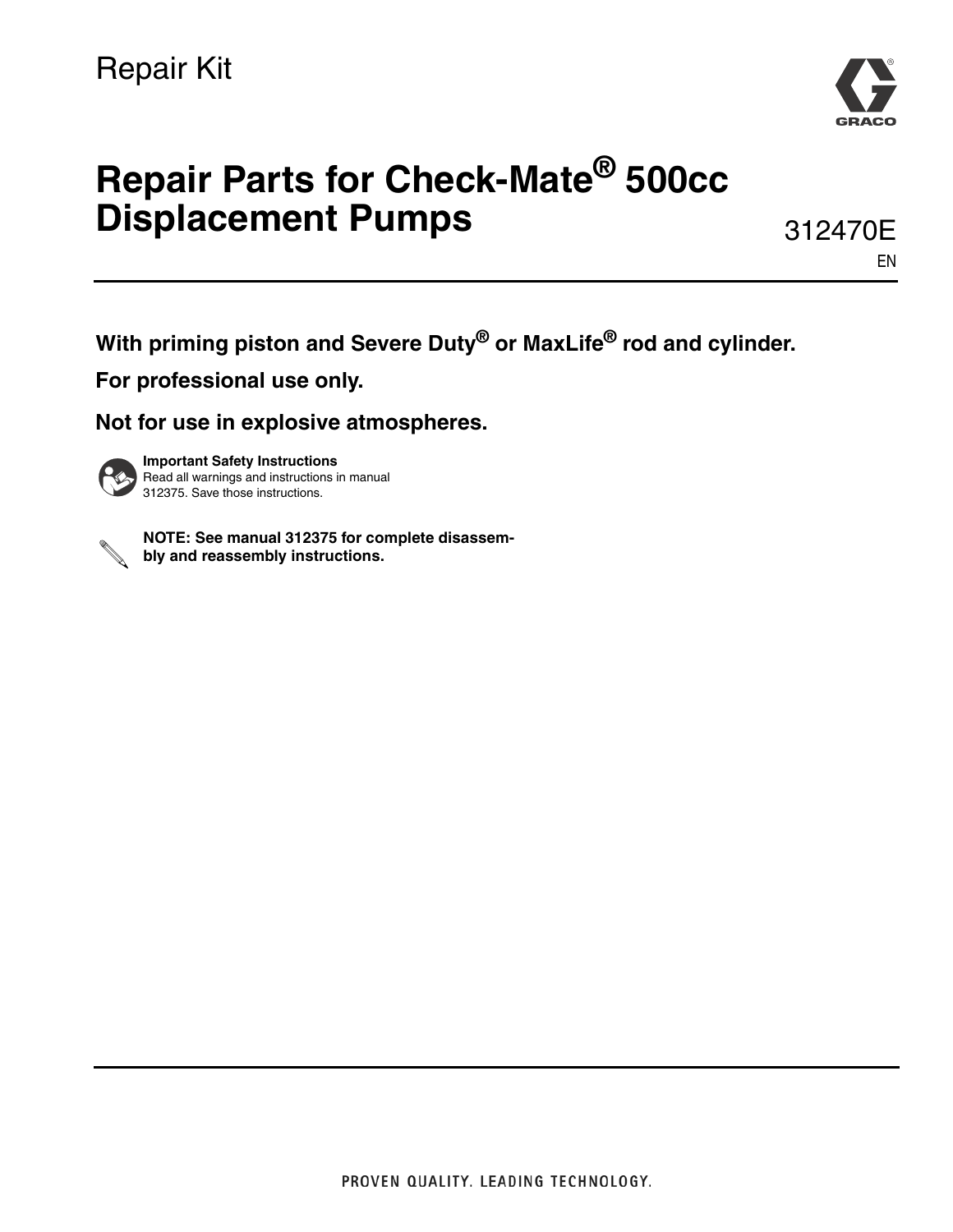#### **KEY:**

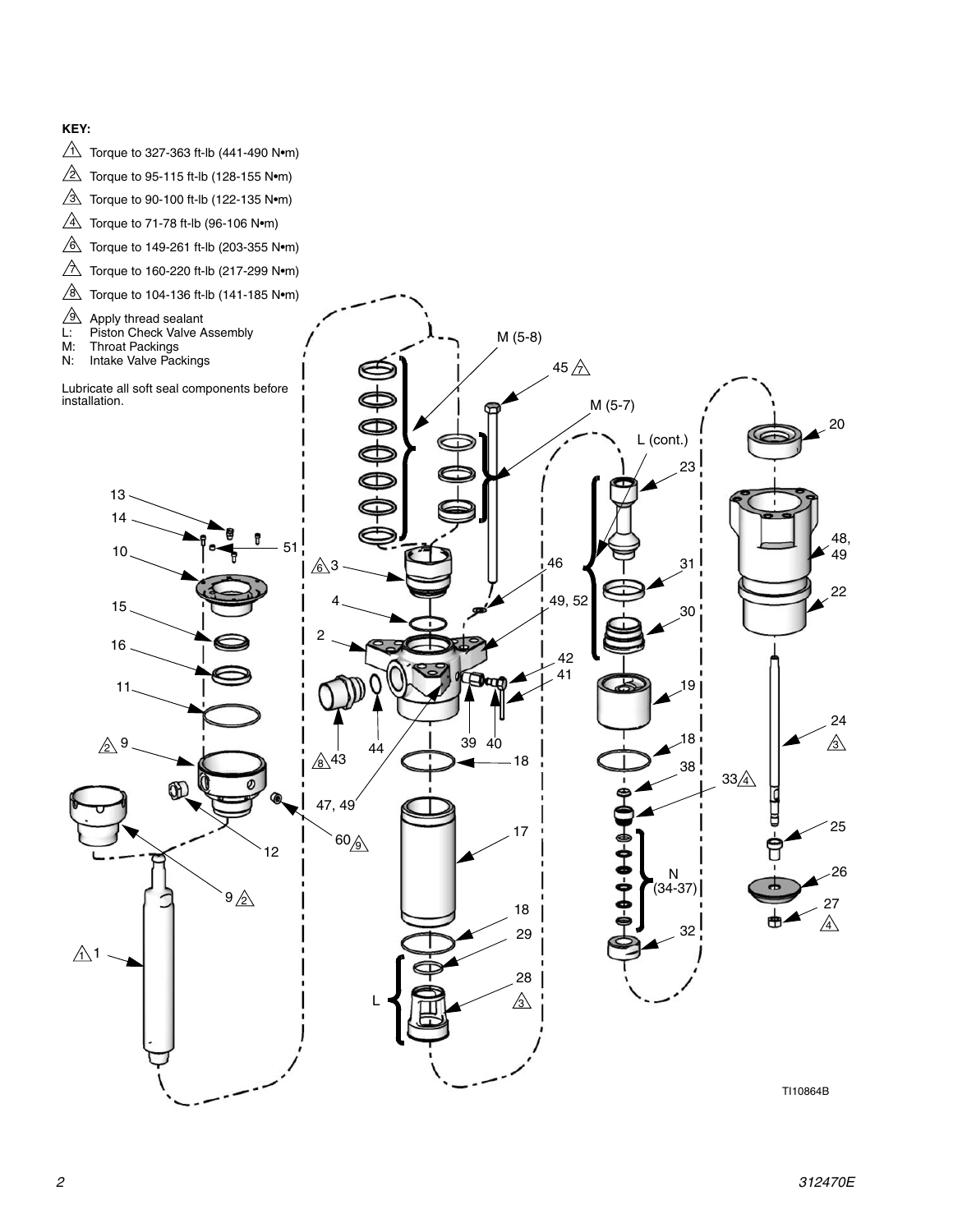### **Parts**

| Ref.            | Part            | <b>Description</b>                    | Qty.   | Ref.  | Part                       | <b>Description</b>                               | Qty.           |
|-----------------|-----------------|---------------------------------------|--------|-------|----------------------------|--------------------------------------------------|----------------|
| 1               | ★ * 255575      | KIT, rod, displacement; chrome        | 1      | 32‡   | ★⊞                         | VALVE, intake                                    |                |
|                 |                 | (includes 18)                         |        |       | ∗×                         | VALVE, intake; SST                               | 1              |
|                 | ⊕ * 255576      | KIT, rod, displacement; MaxLife       | 1      | 33‡   | ★⊞                         | NUT, packing                                     | 1              |
|                 |                 | (includes 18)                         |        |       | ∗×                         | NUT, packing; SST                                |                |
| $\overline{c}$  | ★ \$255607      | KIT, outlet, housing                  | 1      | 34‡   |                            | GLAND, male, piston; SST;                        | 1              |
|                 |                 |                                       |        |       |                            | see Packing Kits                                 |                |
|                 |                 | (includes 18, 44, 47, 49, 52)         |        | $35+$ |                            | V-PACKING; see Packing Kits                      | 2              |
|                 | <b>**255609</b> | KIT, outlet, housing                  | 1      | 36‡   | ★案                         | V-PACKING; see Packing Kits                      | $\overline{c}$ |
|                 |                 | (includes 18, 44, 47, 49, 52)         |        |       | ⊕₩.                        | V-PACKING; see Packing Kits                      | 2              |
| 3               | <b>★⊕15K752</b> | <b>CARTRIDGE</b>                      |        | 37‡   |                            | GLAND, female, piston; SST;                      | 1              |
|                 | <b>**15K634</b> | <b>CARTRIDGE; SST</b>                 |        |       |                            | see Packing Kits                                 |                |
| 4‡              | 102857          | O-RING                                |        | 38‡   |                            | SEAL, valve                                      | 1              |
| 5‡              | ★糁              | GLAND, packing female; see            | 1      | 39‡   | ★⊞                         | HOUSING, valve                                   |                |
|                 |                 | <b>Packing Kits</b>                   |        |       | ∗×                         | HOUSING, valve; SST                              |                |
|                 | 田其              | GLAND, packing, u-cup; see            | 1      | 40‡   | ★⊞                         | PLUG, valve                                      |                |
|                 |                 | <b>Packing Kits</b>                   |        |       | ∗×                         | PLUG, valve; SST                                 | 1              |
| 6‡              | ★举              | V-PACKING; PTFE; see Pack-            | 3      | 41‡   |                            | HANDLE, outlet bleed                             |                |
|                 |                 | ing Kits                              |        | 42‡   |                            | CLIP, outlet bleed                               |                |
|                 | ₩               | SPACER, u-cup; see Packing            | 1      | 43    | ★⊞184279                   | FITTING, outlet                                  | 1              |
|                 |                 | <b>Kits</b>                           |        |       | <b>☀✖184387</b>            | FITTING, outlet; SST                             | 1              |
| 7‡              | ★举              | V-PACKING; UHMWPE; see                | 2      | 44‡   | 109213                     | SEAL, outlet                                     | 1              |
|                 |                 | <b>Packing Kits</b>                   |        | 45    | ★⊕109203                   | BOLT, hex                                        | 6              |
|                 | ₩               | SPACER; acetal; see Packing           | 1      |       | <b>☀✖109470</b>            | BOLT, hex; SST                                   | 6              |
|                 |                 | <b>Kits</b>                           |        | 46    | <b>**</b> 184618           | WASHER, split                                    | 6              |
| 8‡              | ★举              | GLAND, packing male; see              | 1      |       | 47▲ ★⊞184293               | LABEL, warning                                   | 1              |
|                 |                 | <b>Packing Kits</b>                   |        |       | <b>☀✖184462</b>            | LABEL, warning                                   | 1              |
| 9‡              | ★桊              | NUT, packing, open                    | 1      | 49    | ★⊕100508                   | SCREW, drive                                     | 6              |
|                 | ₩.              | CUP, wet, enclosed                    | 1      |       | <b>☀✖109202</b>            | SCREW, drive; SST                                | 6              |
|                 | 田某              |                                       | 1      | 50▲   | 172479                     |                                                  | 1              |
| 10‡             | ⊕¥104095        | COVER, wet cup<br>O-RING              |        | 51    | 田某                         | TAG, instruction, safety                         |                |
| 11 <sup>†</sup> | 田其              | <b>SIGHTGLASS</b>                     | 1      | 52    | 197561                     | PLUG, pipe                                       | 1              |
| $12+$<br>$13+$  | 田某              | COVER, oil hole                       | 1      | 60    | ⊕₩.                        | PLATE, identification<br>PLUG, pipe              | 1              |
| 14 <sup>†</sup> | ⊕ *             |                                       | 3      |       |                            |                                                  |                |
|                 | ⊕ *             | SCREW, socket hd cap; M5 x 12         | 1      |       |                            |                                                  |                |
| 15 <sup>†</sup> |                 | WIPER, wet cup cover                  |        |       | $\star$ Model L500CS only. |                                                  |                |
| 16‡             | ⊞₩.<br>★举       | SEAL, wet cup cover<br>CYLINDER, pump |        | Œ.    | Model L500CM only.         |                                                  |                |
| 17‡             | ₩               |                                       |        |       |                            |                                                  |                |
|                 | 184072          | CYLINDER, pump, MaxLife<br>O-RING     |        | ₩     | Model L500SS only.         |                                                  |                |
| 18‡<br>19       | 184415          | HOUSING, valve                        | 3<br>1 |       | * Model L500SM only.       |                                                  |                |
|                 |                 | SEAT, valve                           | 1      |       |                            |                                                  |                |
| 20‡ ★⊕          | ∗×              | SEAT, valve; SST                      |        |       | See Kits table.            |                                                  |                |
| 22              |                 |                                       |        |       |                            |                                                  |                |
|                 | ★⊞255613        | KIT, intake housing (includes 48)     |        |       |                            | Replacement Danger and Warning labels, tags, and |                |
|                 | <b>**255614</b> | KIT, intake housing; SST              |        |       |                            | cards are available at no cost.                  |                |
|                 |                 | (includes 48)                         |        |       |                            |                                                  |                |
| $23+$           |                 | SEAT, piston                          |        |       |                            |                                                  |                |
| 24‡             | ★案              | ROD, piston                           |        |       |                            |                                                  |                |
|                 | 田棠              | ROD, piston; MaxLife                  |        |       |                            |                                                  |                |
| 25              | 189988          | GUIDE, piston, SST                    |        |       |                            |                                                  |                |
| 26              | ★⊕190276        | <b>PISTON</b>                         |        |       |                            |                                                  |                |
|                 | <b>**190277</b> | PISTON; SST                           |        |       |                            |                                                  |                |
| 27              | ★⊞112733        | SEAT, piston                          |        |       |                            |                                                  |                |
|                 | <b>☀✖112734</b> | SEAT, piston; SST                     |        |       |                            |                                                  |                |
| 28‡             |                 | 15M525 GUIDE, piston                  |        |       |                            |                                                  |                |
| 29‡             |                 | BEARING, guide                        |        |       |                            |                                                  |                |
| 30‡             |                 | SEAT, piston                          |        |       |                            |                                                  |                |
| 31 <sup>†</sup> |                 | SEAL, piston; see Packing Kits        |        |       |                            |                                                  |                |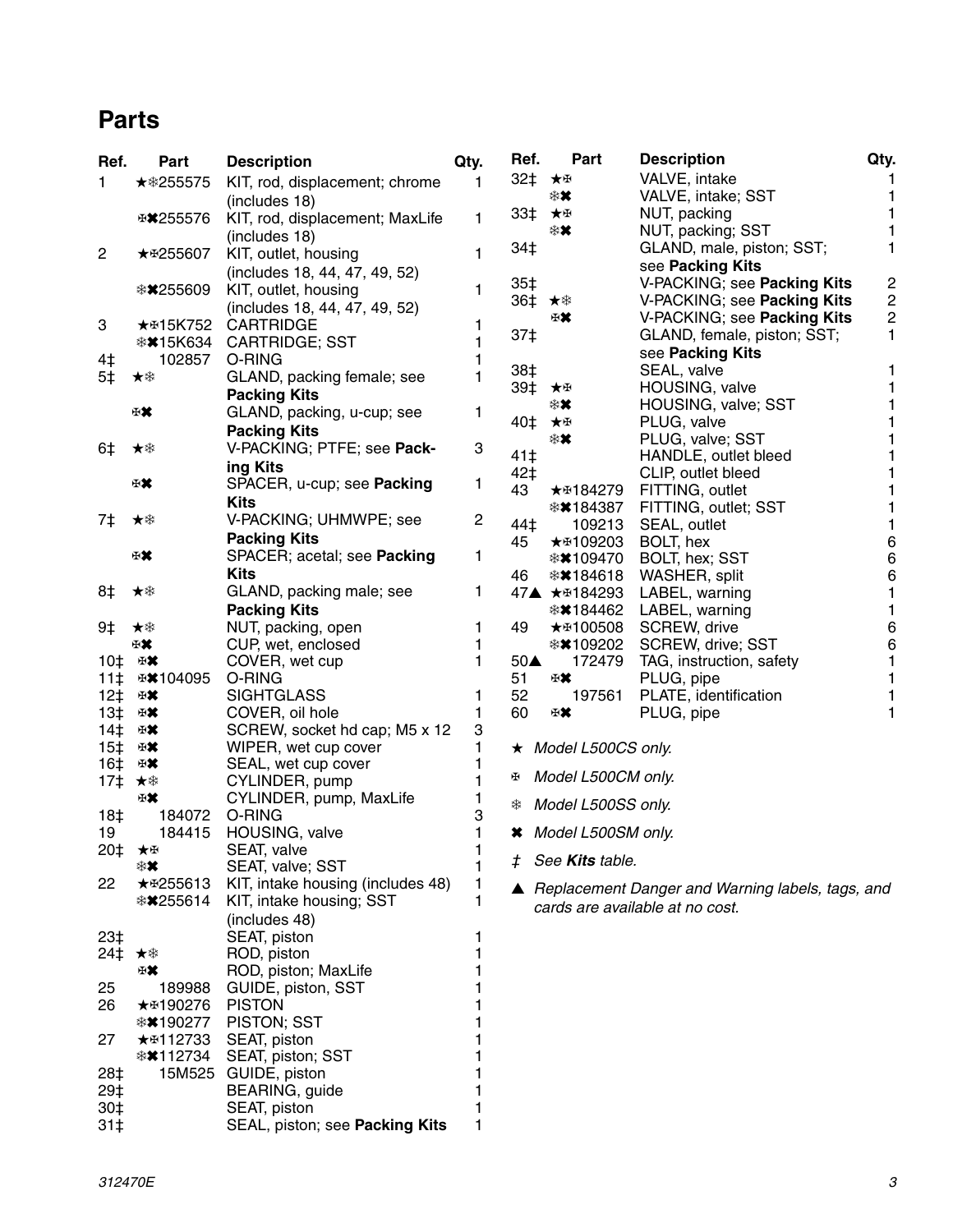## <span id="page-3-0"></span>**Kits**

|        |                |              |              |                |                         |   |   |              |   |                   |              |   |   |              |       |   |              | <b>Reference Numbers</b> |   |   |              |   |                         |   |   |                         |   |                         |   |   |   |   |   |                                                                                              |              |
|--------|----------------|--------------|--------------|----------------|-------------------------|---|---|--------------|---|-------------------|--------------|---|---|--------------|-------|---|--------------|--------------------------|---|---|--------------|---|-------------------------|---|---|-------------------------|---|-------------------------|---|---|---|---|---|----------------------------------------------------------------------------------------------|--------------|
| Kit    | $\overline{4}$ | 5            | 6            | $\overline{7}$ | 8                       | 9 |   | $10$   11    |   | 12 13 14 15 16 17 |              |   |   |              | 18 20 |   |              |                          |   |   |              |   |                         |   |   |                         |   |                         |   |   |   |   |   | 23   24   29   30   31   32   33   34   35   36   37   38   39   40   41   42   44   51   60 |              |
| 255517 | $\checkmark$   | V            | V            | V              | V                       |   |   |              |   |                   |              |   |   |              | V     |   |              |                          | V |   | V            |   |                         | V | V | V                       | V | V                       |   |   |   |   | V |                                                                                              |              |
| 255518 | $\checkmark$   | $\checkmark$ | V            | V              |                         |   |   | V            |   |                   |              | V | V |              | V     |   |              |                          | V |   | V            |   |                         | V | V | $\overline{\mathbf{v}}$ | V | V                       |   |   |   |   | V |                                                                                              |              |
| 255519 | V              | V            | V            | V              | V                       |   |   |              |   |                   |              |   |   |              | V     |   |              |                          | V |   | V            |   |                         | V | V | V                       | V | V                       |   |   |   |   | V |                                                                                              |              |
| 255520 | $\checkmark$   | V            | V            | V              |                         |   |   | V            |   |                   |              | V | V |              | V     |   |              |                          | V |   | V            |   |                         | V | V | V                       | V | V                       |   |   |   |   | V |                                                                                              |              |
| 255531 | $\checkmark$   | V            | V            | V              | V                       |   |   |              |   |                   |              |   |   |              |       |   |              |                          |   |   |              |   |                         |   |   |                         |   |                         |   |   |   |   |   |                                                                                              |              |
| 255532 | $\checkmark$   | V            | V            | V              |                         |   |   | V            |   |                   |              | V | V |              |       |   |              |                          |   |   |              |   |                         |   |   |                         |   |                         |   |   |   |   |   |                                                                                              |              |
| 255538 |                |              |              |                |                         |   |   |              |   |                   |              |   |   |              | V     |   |              |                          | V |   | V            |   |                         |   |   |                         |   |                         |   |   |   |   |   |                                                                                              |              |
| 255547 |                |              |              |                |                         |   |   |              |   |                   |              |   |   |              | V     |   |              |                          |   |   |              |   |                         | V | V | V                       | V | V                       |   |   |   |   |   |                                                                                              |              |
| 255548 |                |              |              |                |                         |   |   |              |   |                   |              |   |   |              | V     |   |              |                          |   |   |              |   |                         | V | V | V                       | V | V                       |   |   |   |   |   |                                                                                              |              |
| 255549 |                |              |              |                |                         |   |   |              |   |                   |              |   |   |              | V     |   |              |                          |   |   |              |   |                         | V | V | $\checkmark$            | V | V                       |   |   |   |   |   |                                                                                              |              |
| 255550 |                |              |              |                |                         |   |   |              |   |                   |              |   |   |              | V     |   |              |                          |   |   |              |   |                         | V | V | V                       | V | V                       |   |   |   |   |   |                                                                                              |              |
| 255556 |                |              |              |                |                         |   |   |              |   |                   |              |   |   |              | V     |   | $\checkmark$ |                          | V | V | $\checkmark$ |   |                         |   |   |                         |   |                         |   |   |   |   |   |                                                                                              |              |
| 255565 |                |              |              |                |                         |   |   |              |   |                   |              |   |   |              | V     | V |              |                          |   |   |              | V | V                       | V | V | V                       | V | V                       |   |   |   |   |   |                                                                                              |              |
| 255566 |                |              |              |                |                         |   |   |              |   |                   |              |   |   |              | V     | V |              |                          |   |   |              | V | $\overline{\mathbf{v}}$ | V | V | $\overline{\mathbf{v}}$ | V | V                       |   |   |   |   |   |                                                                                              |              |
| 255567 |                |              |              |                |                         |   |   |              |   |                   |              |   |   |              | V     | V |              |                          |   |   |              | V | V                       | V | V | V                       | V | V                       |   |   |   |   |   |                                                                                              |              |
| 255568 |                |              |              |                |                         |   |   |              |   |                   |              |   |   |              | V     | V |              |                          |   |   |              | V | $\checkmark$            | V | V | $\checkmark$            | V | V                       |   |   |   |   |   |                                                                                              |              |
| 255587 |                |              |              |                |                         |   |   |              |   |                   |              |   |   |              | V     |   |              | V                        |   |   |              |   |                         | V | V | V                       | V | V                       |   |   |   |   |   |                                                                                              |              |
| 255588 |                |              |              |                |                         |   |   |              |   |                   |              |   |   |              | V     |   |              | V                        |   |   |              |   |                         | V | V | $\checkmark$            | V | $\checkmark$            |   |   |   |   |   |                                                                                              |              |
| 255589 |                |              |              |                |                         |   |   |              |   |                   |              |   |   |              | V     |   |              | V                        |   |   |              |   |                         | V | V | V                       | V | V                       |   |   |   |   |   |                                                                                              |              |
| 255590 |                |              |              |                |                         |   |   |              |   |                   |              |   |   |              | V     |   |              | V                        |   |   |              |   |                         | V | V | V                       | V | V                       |   |   |   |   |   |                                                                                              |              |
| 255601 |                |              |              |                |                         |   |   |              |   |                   |              |   |   | V            | V     |   |              |                          | V |   | V            |   |                         |   |   |                         |   |                         |   |   |   |   |   |                                                                                              |              |
| 255602 |                |              |              |                |                         |   |   |              |   |                   |              |   |   | $\checkmark$ | V     |   |              |                          | V |   | V            |   |                         |   |   |                         |   |                         |   |   |   |   |   |                                                                                              |              |
| 237908 |                |              |              |                |                         |   |   |              |   |                   |              |   |   |              |       |   |              |                          |   |   |              |   |                         |   |   |                         |   |                         | V | V | V | V |   |                                                                                              |              |
| 255616 |                |              |              |                |                         |   |   |              |   |                   |              |   |   |              |       |   |              |                          |   |   |              |   |                         |   |   |                         |   |                         | V | V | V | V |   |                                                                                              |              |
| 255621 |                |              |              |                |                         |   |   | V            |   |                   |              | V | V |              |       |   |              |                          |   |   |              |   |                         |   |   |                         |   |                         |   |   |   |   |   |                                                                                              |              |
| 255695 | $\checkmark$   | $\checkmark$ | $\checkmark$ |                | $\overline{\mathbf{v}}$ |   |   |              |   |                   |              |   |   |              | V     |   |              |                          |   |   | V            |   |                         | V |   | $\overline{\mathbf{v}}$ | V | $\overline{\mathbf{v}}$ |   |   |   |   |   |                                                                                              |              |
| 255699 | V              | V            | V            | V              |                         | V | V | V            | V | V                 | V            | V | V |              |       |   |              |                          |   |   |              |   |                         |   |   |                         |   |                         |   |   |   |   |   | V                                                                                            | V            |
| 255702 | $\checkmark$   | $\checkmark$ | $\checkmark$ | V              |                         | V | V | $\checkmark$ | V | V                 | $\checkmark$ | V | V |              |       |   |              |                          |   |   |              |   |                         |   |   |                         |   |                         |   |   |   |   |   | V                                                                                            | $\checkmark$ |

The following table indicates which parts (according to reference number) are included in each kit.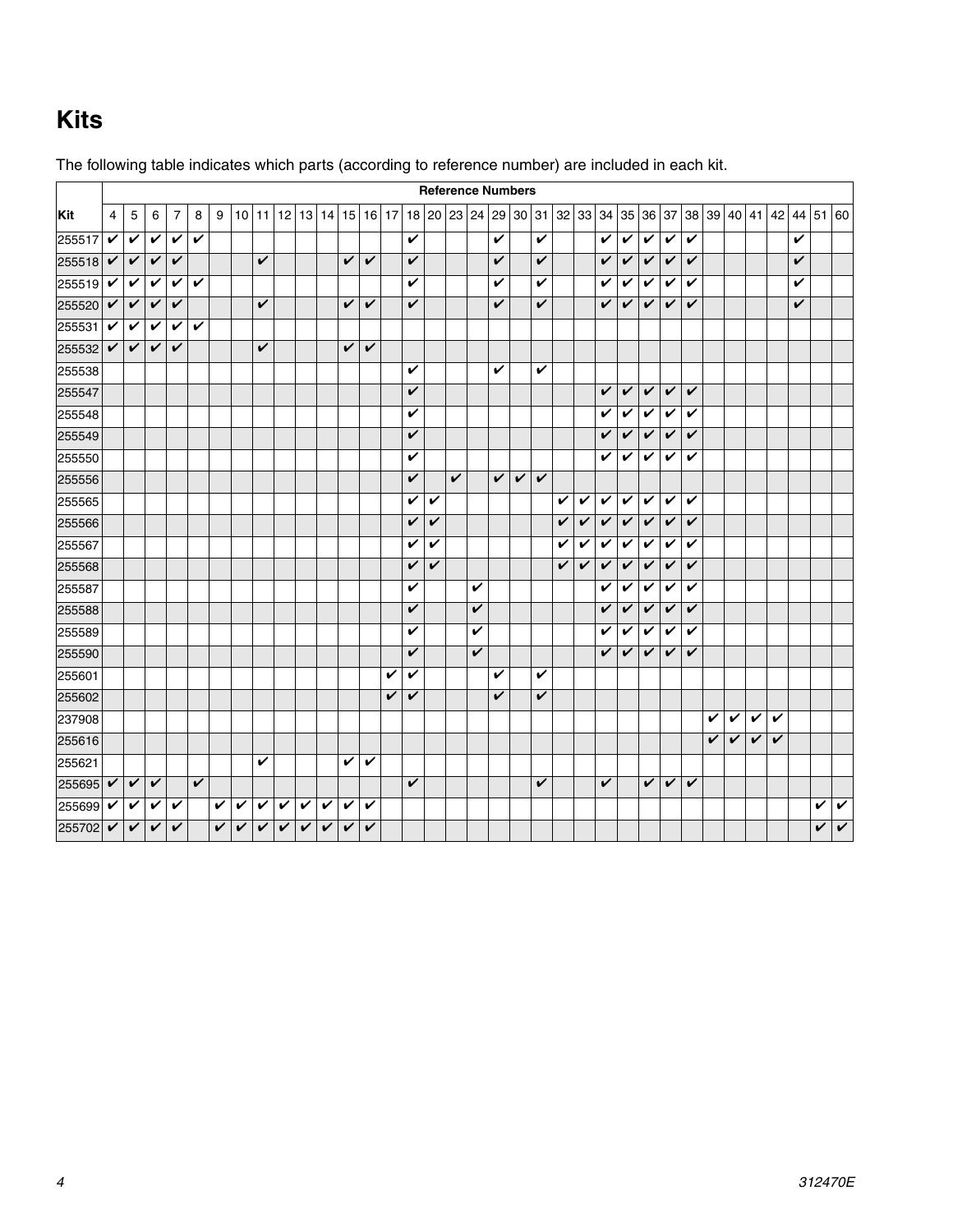### **Kit Descriptions**

| Kit    | <b>Description</b>                                           |
|--------|--------------------------------------------------------------|
| 255517 | Complete Seal Kit, L500CS                                    |
| 255518 | Complete Seal Kit, L500CM                                    |
| 255519 | Complete Seal Kit, L500SS                                    |
| 255520 | Complete Seal Kit, L500SM                                    |
| 255531 | Throat Seal Kit, L500CS and L500SS                           |
| 255532 | Throat Seal Kit, L500CM and L500SM                           |
| 255538 | <b>Piston Soft Seal Kit</b>                                  |
| 255547 | Intake Soft Seal Kit, L500CS                                 |
| 255548 | Intake Soft Seal Kit, L500CM                                 |
| 255549 | Intake Soft Seal Kit, L500SS                                 |
| 255550 | Intake Soft Seal Kit, L500SM                                 |
| 255556 | Piston Seal Metal and Soft Kit                               |
| 255565 | Intake Valve Seal Metal and Soft Kit;<br>Severe Duty, L500CS |
| 255566 | Intake Valve Seal Metal and Soft Kit;<br>MaxLife, L500CM     |
| 255567 | Intake Valve Seal Metal and Soft Kit;<br>Severe Duty, L500SS |
| 255568 | Intake Valve Seal Metal and Soft Kit;<br>MaxLife, L500SM     |
| 255575 | Displacement Rod Kit, L500CS and<br><b>L500SS</b>            |
| 255576 | Displacement Rod Kit, L500CM and<br><b>L500SM</b>            |
| 255587 | Priming Piston Rod Kit; L500CS                               |
| 255588 | Priming Piston Rod Kit; L500CM                               |
| 255589 | Priming Piston Rod Kit; L500SS                               |
| 255590 | Priming Piston Rod Kit; L500SM                               |
| 255601 | Cylinder Kit; Severe Duty, L500CS and<br><b>L500SS</b>       |
| 255602 | Cylinder Kit; MaxLife, L500CM and<br><b>L500SM</b>           |
| 255607 | Outlet Kit; Carbon, L500CS and L500CM                        |
| 255609 | Outlet Kit; SST, L500SM and L500SS                           |
| 255613 | Intake Housing Kit; Carbon models                            |
| 255614 | Intake Housing Kit; SST models                               |
| 237908 | Bleed Valve Kit, all Carbon models                           |
|        |                                                              |

| Kit    | <b>Description</b>                                                                                               |
|--------|------------------------------------------------------------------------------------------------------------------|
| 255616 | Bleed Valve Kit, all SST models                                                                                  |
| 255621 | Enclosed Wet Cup Seal Kit; MaxLife,<br>L500CM and L500SM                                                         |
| 255695 | Complete Seal Kit; PTFE Alternative;<br>includes all PTFE alternative kits listed<br>under Packing Kits, page 6. |
| 255699 | Enclosed Wet Cup Kit; L500CM                                                                                     |
| 255702 | Enclosed Wet Cup Kit; L500SM                                                                                     |